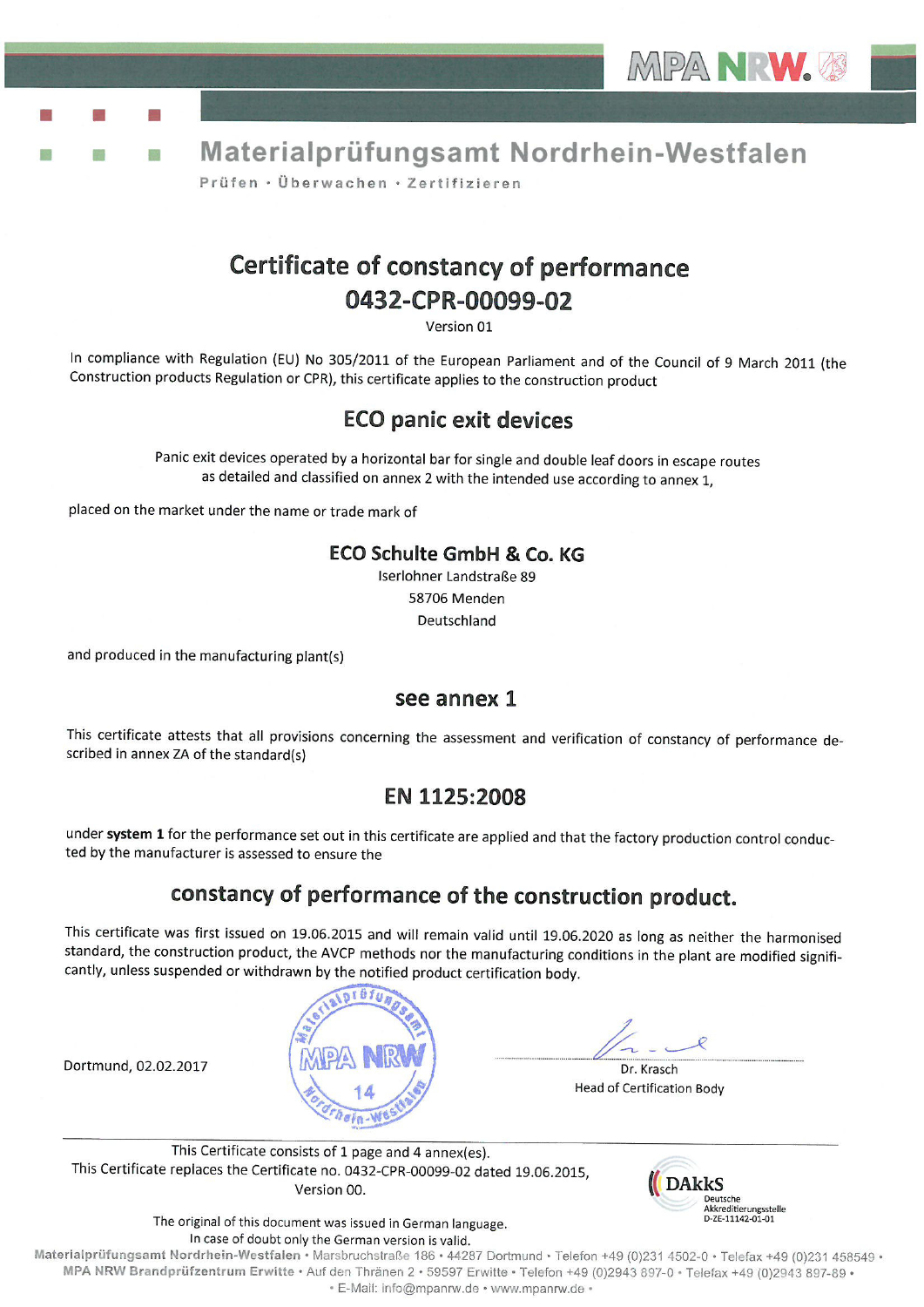

Ť. T)

Materialprüfungsamt Nordrhein-Westfalen

Prüfen · Überwachen · Zertifizieren

## **ECO panic exit devices**

## **Manufacturing plants**

| product                   | <b>Manufacturing plants</b>                                                                                              |
|---------------------------|--------------------------------------------------------------------------------------------------------------------------|
| locks                     | ECO Schulte GmbH & Co. KG<br>Iserlohner Landstraße 117<br>D-58706 Menden<br>DO 20.1                                      |
|                           | ECO Schulte Doorsystem Zhuhai Co., Ltd.<br>No. 31, Zhuhai Free trade Zone<br>Zhuhai, Guangdong<br>P.R. China<br>DO 25.21 |
|                           | Olso Meccanica<br>Via Loda 575<br>41018 S. Cecario Sul Panaro (Modena)<br>Italien<br>DO 6.13                             |
| bars                      | ECO Schulte GmbH & Co. KG<br>Iserlohner Landstraße 117<br>D-58706 Menden<br>DO 30.03, DO 2.17, DO 20.1                   |
| Electronic outside handle | SALTO SYSTEMS S.L.<br>Pol. Lanbarren<br>C/Arkotz,9<br>E-20180 Oiartzun<br>Spanien<br>DO 20.52                            |
|                           | C.Ed. Schulte GmbH<br>Friedrichstraße 243<br>D-42551 Velbert<br>DO 20.38                                                 |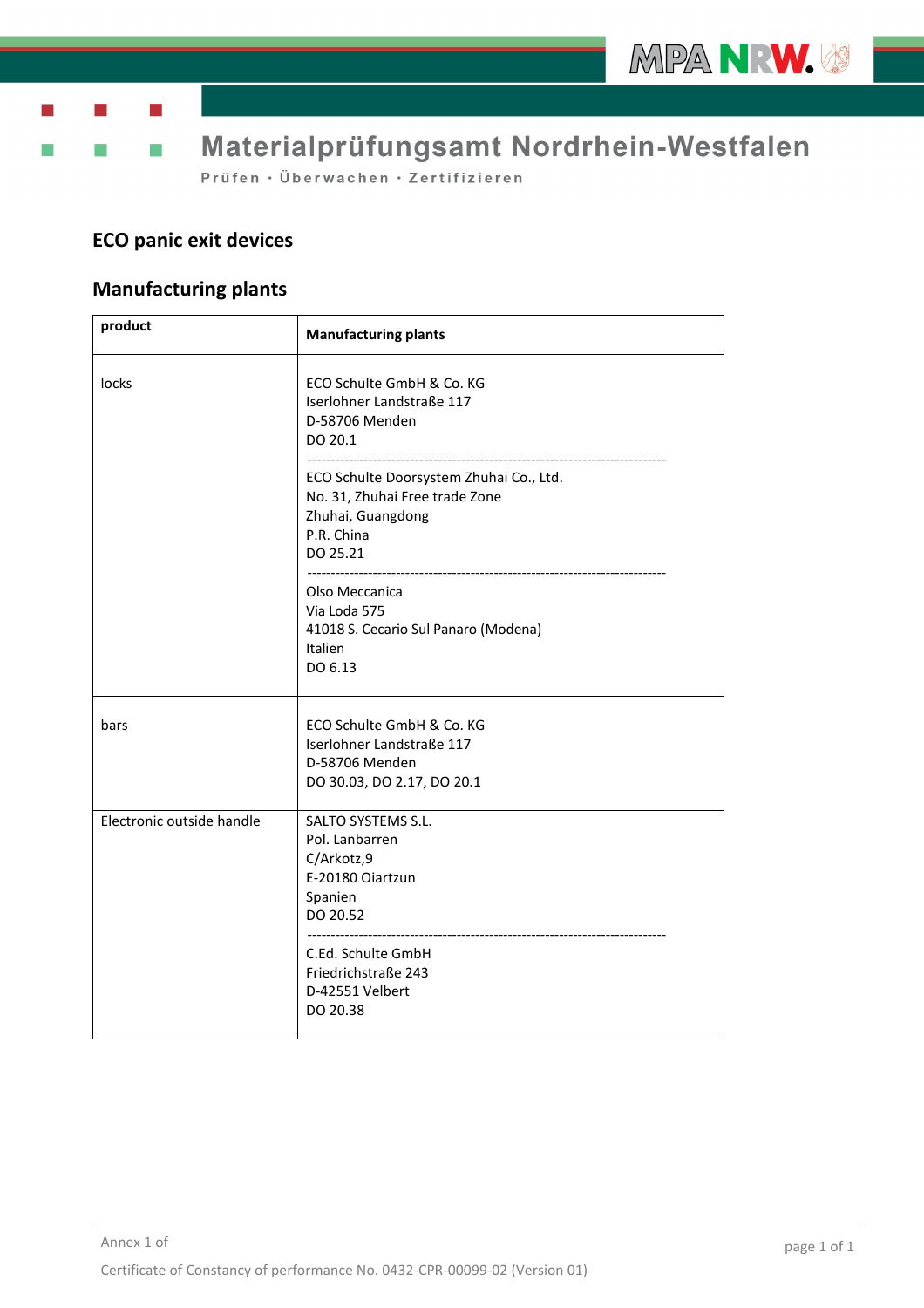

T)

Ť.

## Materialprüfungsamt Nordrhein-Westfalen

Prüfen · Überwachen · Zertifizieren

#### **ECO panic exit device series GBS 8x**

| No.            | item no.               | VS-<br><b>Type</b> | Func-<br>tion | back-<br>set | distance           | forend<br>width | accessories / comment                                                        | classification                                                                                                                                                                                                                                  | cmb            | bar                      | <b>DO</b>      |
|----------------|------------------------|--------------------|---------------|--------------|--------------------|-----------------|------------------------------------------------------------------------------|-------------------------------------------------------------------------------------------------------------------------------------------------------------------------------------------------------------------------------------------------|----------------|--------------------------|----------------|
| 1              | <b>GBS 81</b><br>latch | B                  |               | 55-100<br>mm | 72mm PZ<br>74mm RZ | $\geq 20$<br>mm | diverse strike plates;<br>diverse strike plates for<br>electric strike       | $\overline{3}$<br>$7$ B<br>$2^{\circ}$<br>$\overline{7}$<br>$\overline{3}$<br>$\overline{B}$<br>$\mathbf{1}$<br>1 A<br>$\, {\bf B}$<br>$7 \mid B$<br>$2 \mid$<br>$2 \mid B$<br>$\mathbf{3}$<br>$\overline{7}$<br>$\mathbf{1}$<br>$\overline{3}$ |                | S1, S2<br>S <sub>3</sub> | 20.1,<br>25.21 |
| $\overline{2}$ | <b>GBS 83</b>          | A                  |               | 65 mm        | 72 mm PZ           | 24 mm           | Strike plate                                                                 | 3 2 <br>$6 \mid B \mid$<br>$\mathbf{1}$<br>1 A A<br>$\overline{3}$<br>$\overline{7}$<br>6B<br>$3 \mid 2 \mid$<br>$2$ $\mid$ $\mid$ $\mid$ $\mid$ $\mid$ $\mid$<br>$\overline{3}$<br>$7\overline{ }$<br>$\mathbf{1}$                             | 3              | S1, S2<br>S <sub>3</sub> | 6.13           |
| 3              | <b>GBS 84</b>          | C                  |               | 65 mm        |                    | 24 mm           | floor socket, stay bar,<br>switching lock,<br>top strike plate, rod<br>guide | $3 \mid 2 \mid 1 \mid A \mid C$<br>$\overline{3}$<br>6 B 1<br>$\overline{7}$<br>2 <sup>1</sup><br>$2 \mid B$<br>$\mathsf{C}$<br>$6$ B<br>$\overline{3}$<br>$\overline{3}$<br>$\overline{7}$<br>$\mathbf{1}$                                     | $\overline{2}$ | S1, S2<br>S <sub>3</sub> | 6.13           |

**For position 1: Max. door leaf weight: 400 kg Max. door leaf width: 3500 mm Max door leaf height: 1500 mm** 

**For position 2 – 3 : Max. door leaf weight: 200 kg**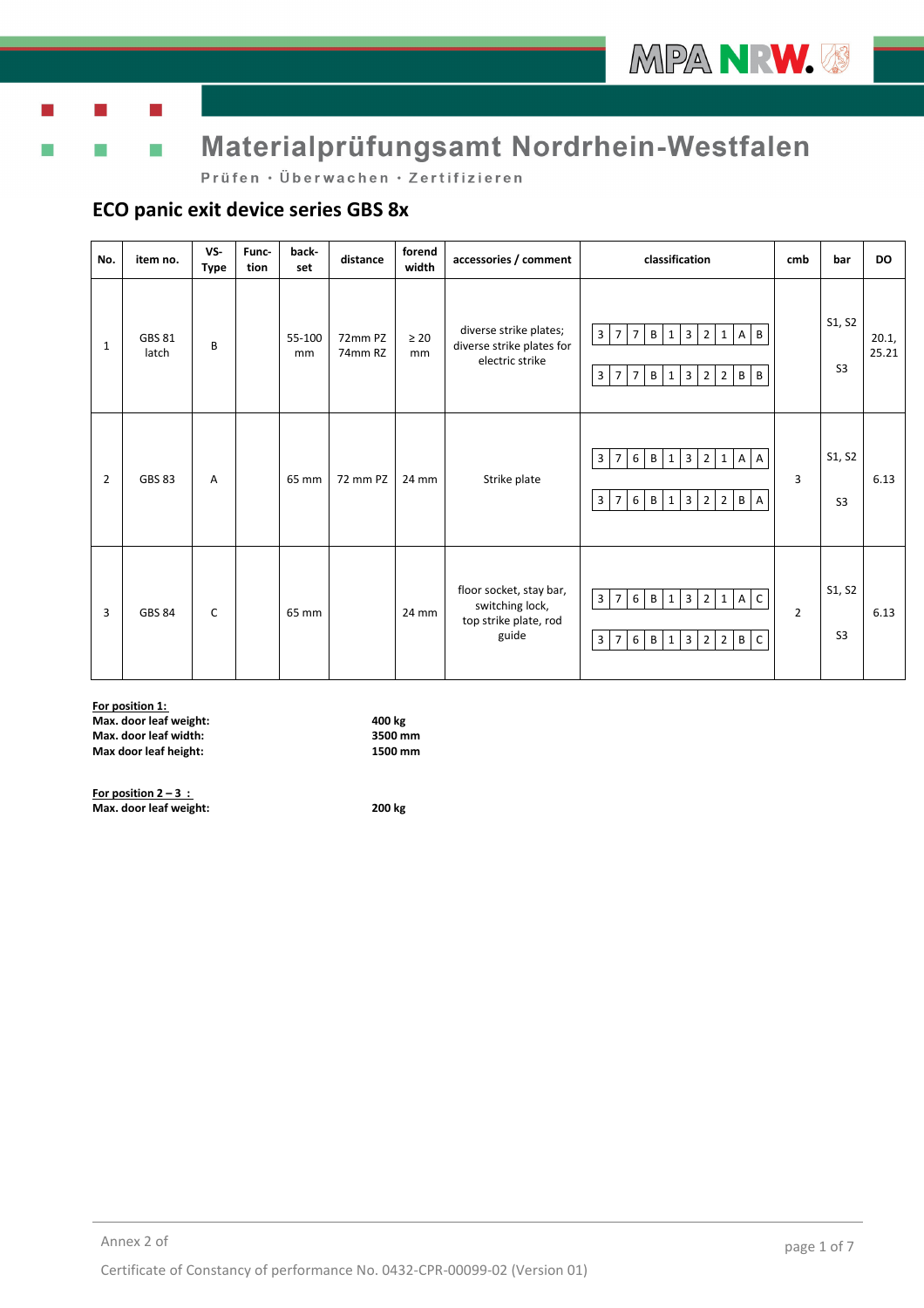

Ť.

# Materialprüfungsamt Nordrhein-Westfalen

Prüfen · Überwachen · Zertifizieren

#### **ECO panic exit device series GBS 9x**

| No.            | item no.               | VS-<br><b>Type</b> | Func-<br>tion    | back-<br>set    | distance           | forend<br>width | accessories / comment                                                                                                                                                                                                                                   | classification                                                                                                                                                                                                                                                                                                      | cmb | bar                      | <b>DO</b>      |
|----------------|------------------------|--------------------|------------------|-----------------|--------------------|-----------------|---------------------------------------------------------------------------------------------------------------------------------------------------------------------------------------------------------------------------------------------------------|---------------------------------------------------------------------------------------------------------------------------------------------------------------------------------------------------------------------------------------------------------------------------------------------------------------------|-----|--------------------------|----------------|
| $\mathbf{1}$   | GBS 90A <sup>b)</sup>  | B                  | I, IIId<br>c)    | $55 - 65$<br>mm | 72mm PZ<br>74mm RZ | $\geq 20$<br>mm | strike plate<br>type R and type C                                                                                                                                                                                                                       | $\mathbf{3}$<br>$\mathsf{B}$<br>6 B 1 3<br>$\overline{2}$<br>$\overline{7}$<br>$1 \, A$<br>$\mathbf{3}$<br>$6$ B<br>$1 \vert 3$<br>$\overline{2}$<br>B<br>$\overline{7}$<br>$2 \mid B$                                                                                                                              |     | S1, S2<br>S <sub>3</sub> | 20.1           |
| $\overline{2}$ | GBS 91A <sup>b)</sup>  | B                  | I, IIId<br>c)    | $55 - 65$<br>mm | 72mm PZ<br>74mm RZ | $\geq 20$<br>mm | self-locking<br>panic lock strike                                                                                                                                                                                                                       | B<br>$\overline{\mathbf{3}}$<br>3<br>6<br>$\blacksquare$<br>B $\blacksquare$<br>$\overline{2}$<br>$\mathsf{A}$<br>$\overline{7}$<br>$1\overline{ }$<br>1<br>3<br>6<br> B <br>$\overline{3}$<br>$\overline{2}$<br>$2 \mid B$<br>B<br>$\overline{7}$<br>$1 \mid$                                                      |     | S1, S2<br>S <sub>3</sub> |                |
| 3              | GBS 92 x <sup>a)</sup> | B                  | I, III,<br>IV, V | 55-100<br>mm    | 72mm PZ<br>74mm RZ | $\geq 20$<br>mm | diverse strike plates;<br>diverse strike plates for<br>electric strike                                                                                                                                                                                  | B<br>$\mathbf{3}$<br>$\mathbf{3}$<br>$\overline{2}$<br>$\overline{7}$<br>B<br>$\mathbf{1}$<br>A<br>$\overline{7}$<br>$1\vert$<br>$\overline{3}$<br>$\mathsf{B}$<br>$\overline{3}$<br>$\overline{2}$<br>B<br>$\overline{7}$<br>$1\overline{ }$<br>$2 \mid B$<br>$\overline{7}$                                       |     | S1, S2<br>S <sub>3</sub> | 20.1,<br>25.21 |
| 4              | GBS 93 x a)            | A                  | I, III,<br>IV, V | 55-100<br>mm    | 72mm PZ<br>74mm RZ | $\geq 20$<br>mm |                                                                                                                                                                                                                                                         | $\mathbf{3}$<br>$\mathbf{3}$<br>$\overline{7}$<br>$\mathsf{B}$<br>$\overline{2}$<br>$1 \, A$<br>$\overline{A}$<br>$\overline{7}$<br>$\mathbf{1}$<br>$\mathbf{3}$<br>B 1 3<br>$\overline{2}$<br>$2 \mid B$<br>$\overline{7}$<br>$\overline{7}$<br>$\overline{A}$                                                     | 5   | S1, S2<br>S <sub>3</sub> |                |
| 5              | GBS 94 x               | $\mathsf{C}$       | $\blacksquare$   | 65-100<br>mm    |                    | $\geq 20$<br>mm | diverse shoot bolt locks,<br>diverse shoot bolt lock<br>safed, with or without<br>rod, switch lock,<br>Latchlock, Ground<br>locking recess, ground<br>sleeve, stone jack,<br>closing plate, Rod guide<br>plate<br>E-opener IST FT 505<br>IST FT 305/306 | $\frac{7}{1}$<br>$\mathbf{3}$<br>$\, {\bf B} \,$<br>$\mathbf{3}$<br>$\overline{2}$<br>$\mathsf{C}$<br>$\mathbf{1}$<br>$1\vert$<br>$\mathsf{A}$<br>$\overline{7}$<br>$\frac{7}{1}$<br>B<br>3 <sup>1</sup><br>$\mathbf{3}$<br>$\overline{2}$<br>$\overline{7}$<br>2 <sup>1</sup><br>B<br>$\mathsf{C}$<br>$\mathbf{1}$ | 4   | S1, S2<br>S <sub>3</sub> | 20.1           |

c) – Special Functions GBS 90A and GBS 91A

02 Microswitch for monitoring dead bolt or swiching function

05 Lever Handle blocking, onesided, electroless open, B\* (swing side) oder G\* (oposite swing side)

06 Lever Handle blocking, onesided, electroless blocked, B\* (swing side) oder G\* (oposite swing side)

08 24-Volt Model

| For position 1 and 2:  |         |
|------------------------|---------|
| Max. door leaf weight: | 200 kg  |
| For position $3 - 5$ : |         |
| Max. door leaf weight: | 300 kg  |
| Max. door leaf width:  | 3500 mm |
| Max door leaf height:  | 1500 mm |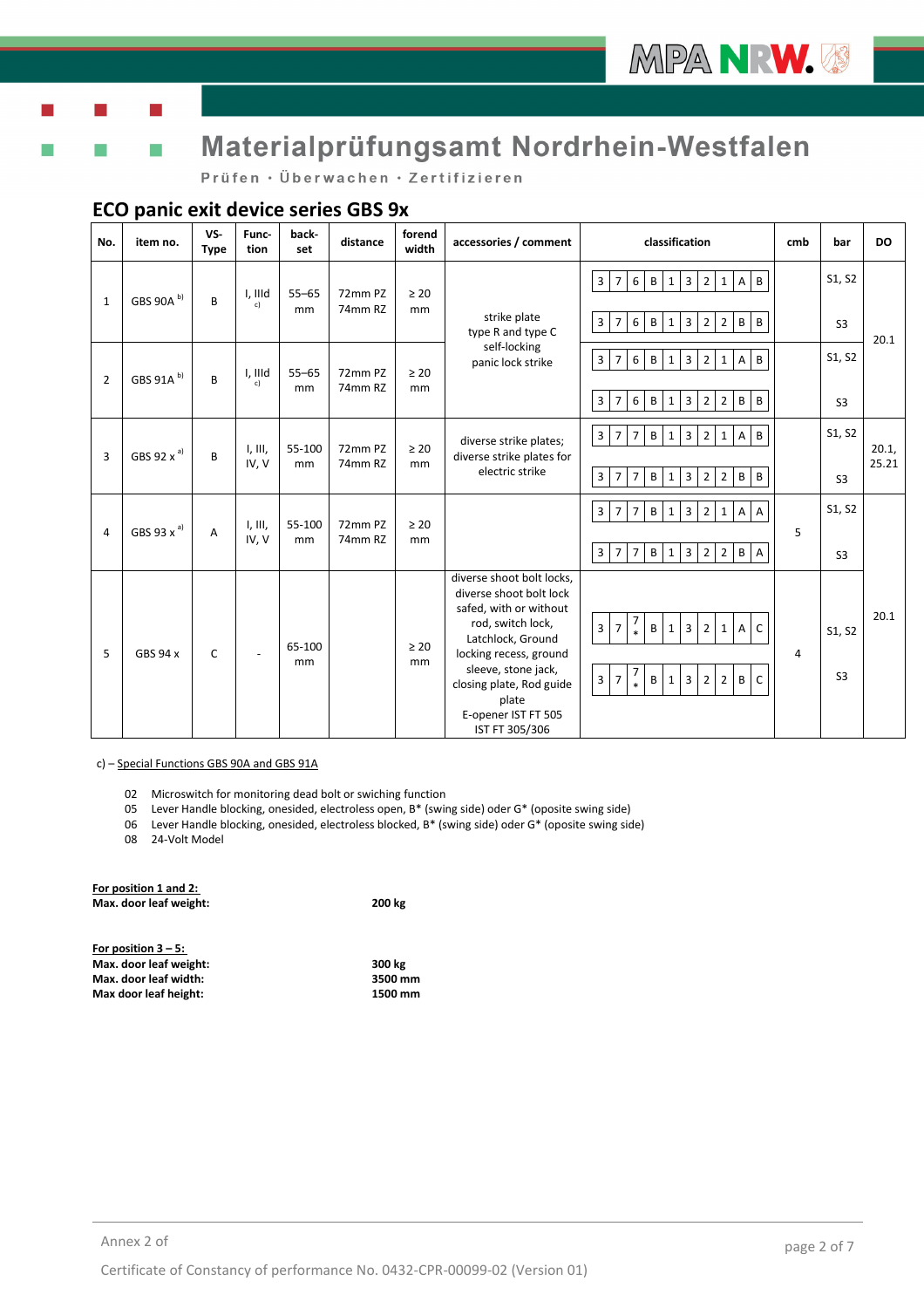

T)

Ť.

# Materialprüfungsamt Nordrhein-Westfalen

Prüfen · Überwachen · Zertifizieren

### **ECO panic exit device series ECO/GBS 1xx**

| No.            | item no.             | VS-<br><b>Type</b> | Func-<br>tion | back-<br>set | distance           | forend<br>width | accessories / comment                               | classification                                                                                                                        | cmb | bar            | DO    |
|----------------|----------------------|--------------------|---------------|--------------|--------------------|-----------------|-----------------------------------------------------|---------------------------------------------------------------------------------------------------------------------------------------|-----|----------------|-------|
| $\mathbf{1}$   | ECO/GBS<br>109       | B                  |               | 55-100<br>mm | 72mm PZ<br>74mm RZ | $\geq 20$<br>mm | diverse strike plates;<br>diverse strike plates for | $\sf B$<br>$3 \mid 7$<br>$\overline{\mathbf{3}}$<br>$\overline{2}$<br>$\overline{7}$<br>1 <sup>1</sup><br>$A$ $B$<br>$\mathbf{1}$     |     | S1, S2         | 20.1  |
|                |                      |                    |               |              |                    |                 | electric strike                                     | $\overline{\mathbf{3}}$<br>$B$ $B$<br>$\overline{7}$<br>$\overline{7}$<br>B<br>3<br>$\overline{2}$<br>$\mathbf{1}$<br>$\overline{2}$  |     | S <sub>3</sub> |       |
| $\overline{2}$ | ECO/GBS<br>$111^{a}$ | B                  | $\mathbf{I}$  | 55-100<br>mm | 72mm PZ<br>74mm RZ | $\geq 20$<br>mm |                                                     | $\overline{3}$<br>B<br>$\overline{3}$<br>$\overline{7}$<br>B<br>$\overline{2}$<br>$\overline{7}$<br>1<br>$\mathbf{1}$<br>A            |     | S1, S2         |       |
|                |                      |                    |               |              |                    |                 |                                                     | B<br>3<br>$\overline{7}$<br>B<br>3<br>$\overline{2}$<br>B<br>7<br>$\mathbf{1}$<br>$\overline{2}$                                      |     | S <sub>3</sub> | 20.1, |
| 3              | ECO/GBS              | B                  | III           | 55-100       | 72mm PZ            | $\geq 20$       |                                                     | B<br>$\overline{2}$<br>B<br>$\overline{3}$<br>$\overline{7}$<br>$\overline{7}$<br>$\mathbf{1}$<br>3<br>$\mathbf{1}$<br>A              |     | S1, S2         | 25.21 |
|                | $112^{a}$            |                    |               | mm           | 74mm RZ            | mm              | diverse strike plates;<br>diverse strike plates for | $\overline{2}$<br>$\overline{2}$<br>B<br>3<br>$\overline{7}$<br>$\overline{7}$<br>B<br>B<br>$\mathbf{1}$<br>3                         |     | S <sub>3</sub> |       |
|                | ECO/GBS              |                    |               | 55-100       | 72mm PZ            | $\geq 20$       | electric strike                                     | B<br>$\overline{2}$<br>$\overline{3}$<br>$\overline{7}$<br>$\mathbf{1}$<br>B<br>$\overline{7}$<br>$\mathbf{1}$<br>3<br>A              |     | S1, S2         |       |
| $\overline{4}$ | $113^{a}$            | B                  | IV            | mm           | 74mm RZ            | mm              |                                                     | $\overline{2}$<br>$\overline{7}$<br>$\overline{2}$<br>B<br>$\sf B$<br>3<br>$\overline{7}$<br>B<br>3<br>$\mathbf{1}$                   |     | S <sub>3</sub> |       |
|                | ECO/GBS              |                    | $\vee$        | 55-100       | 72mm PZ            | $\geq 20$       |                                                     | B<br>$\overline{2}$<br>$\overline{3}$<br>$\overline{7}$<br>$\mathbf{1}$<br>B<br>$\overline{7}$<br>$\mathbf{1}$<br>3<br>A              |     | S1, S2         |       |
| 5              | $114^{a}$            | B                  |               | mm           | 74mm RZ            | mm              |                                                     | $\overline{2}$<br>$\overline{2}$<br>3<br>$\overline{7}$<br>$\overline{7}$<br>B<br>3<br>B<br>$\sf B$<br>$\mathbf{1}$                   |     | S <sub>3</sub> |       |
|                | ECO/GBS              | $\overline{A}$     |               | 55-100       | 72mm PZ            | $\geq 20$       |                                                     | B<br>$\overline{2}$<br>$\overline{3}$<br>$\overline{7}$<br>$\mathbf{1}$<br>$\overline{7}$<br>$\mathbf{1}$<br>3<br>A<br>$\overline{A}$ | 18  | S1, S2         |       |
| 6              | $121^{a}$            |                    | $\mathbf{I}$  | mm           | 74mm RZ            | mm              |                                                     | $\overline{2}$<br>$\overline{7}$<br>$\overline{2}$<br>$\, {\bf B}$<br>3<br>$\overline{7}$<br>B<br>3<br>A<br>$\mathbf{1}$              |     | S <sub>3</sub> |       |
|                | ECO/GBS              |                    |               | 55-100       | 72mm PZ            | $\geq 20$       |                                                     | $\overline{2}$<br>B<br>$\mathbf{1}$<br>3<br>$\overline{7}$<br>$\overline{7}$<br>$\mathbf{1}$<br>3<br>A<br>$\overline{A}$              |     | S1, S2         | 20.1  |
| $\overline{7}$ | $122^{a}$            | $\overline{A}$     | III           | mm           | 74mm RZ            | mm              |                                                     | $\overline{2}$<br>$\overline{7}$<br>B<br>$\overline{2}$<br>B<br>3<br>$\overline{7}$<br>3<br>$\overline{A}$<br>$\mathbf{1}$            | 18  | S <sub>3</sub> |       |
|                | ECO/GBS              |                    |               | 55-100       | 72mm PZ            | $\geq 20$       |                                                     | 3<br>7<br>B<br>3<br>$\overline{2}$<br>$\mathbf{1}$<br>A<br>7<br>1<br>A                                                                |     | S1, S2         |       |
| 8              | $123^{a}$            | $\overline{A}$     | IV            | mm           | 74mm RZ            | mm              |                                                     | $\overline{2}$<br>$\overline{2}$<br>$\overline{7}$<br>$\overline{7}$<br>B<br>3<br>B<br>3<br>$\mathbf{1}$<br>$\overline{A}$            | 18  | S <sub>3</sub> |       |
|                | ECO/GBS              |                    |               | 55-100       | 72mm PZ            | $\geq 20$       |                                                     | 3<br>7<br>В<br>3<br>$\overline{2}$<br>$\mathbf{1}$<br>Α<br>7<br>1<br>$\overline{A}$                                                   |     | S1, S2         |       |
| 9              | $124^{a}$            | A                  | $\vee$        | mm           | 74mm RZ            | mm              |                                                     | $\overline{7}$<br>$2 \mid 2 \mid B$<br>$\mathbf{3}$<br>$\overline{7}$<br>B<br>$\overline{\mathbf{3}}$<br>$\mathbf{1}$<br>A            | 18  | S <sub>3</sub> |       |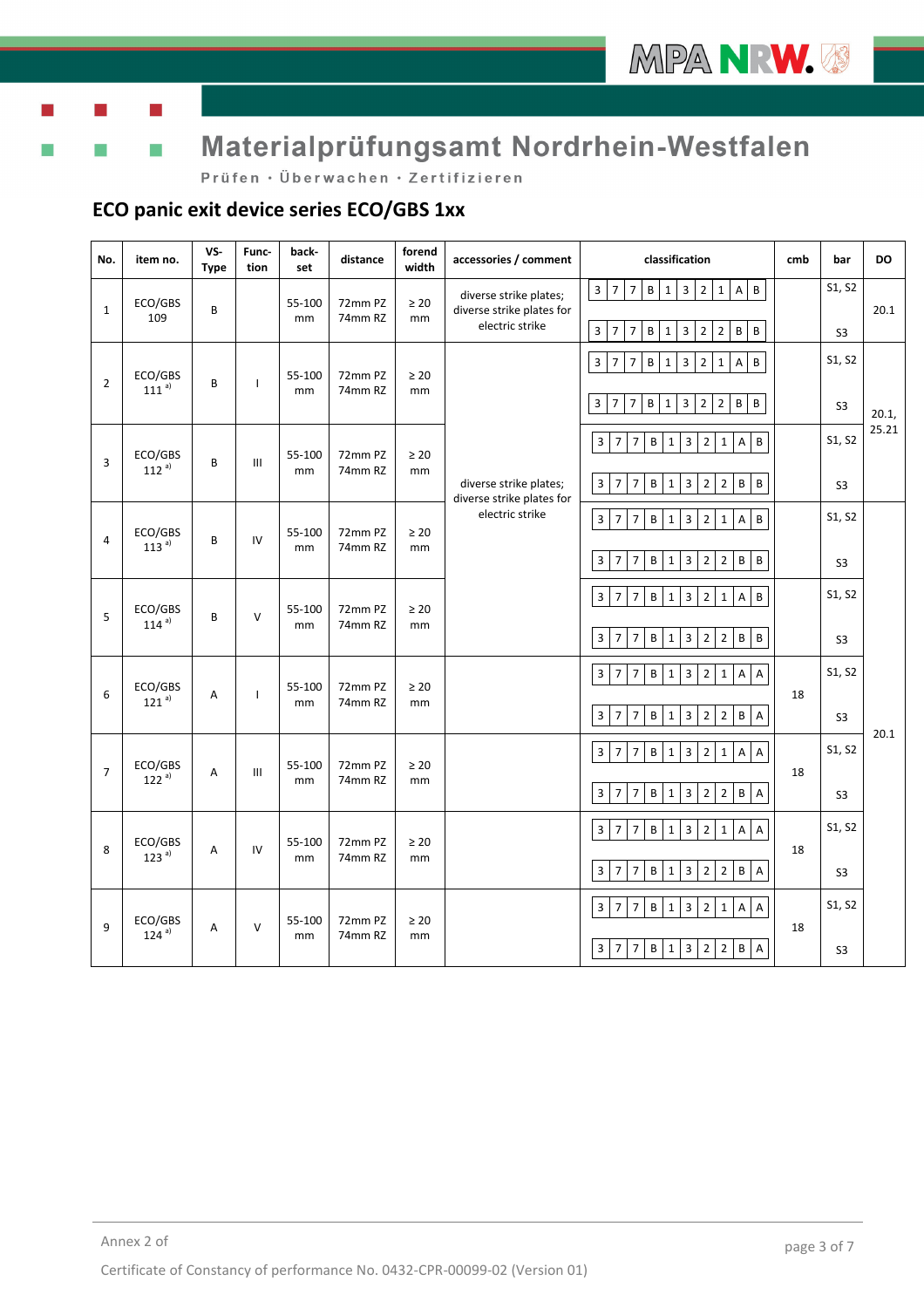

Ť.

# Materialprüfungsamt Nordrhein-Westfalen

| No. | item no.                         | VS-<br><b>Type</b> | Func-<br>tion | back-<br>set | distance           | forend<br>width | accessories / comment                                                                                                                                                                                                                                    | classification                                                                                                                                                                                                                                                                                  | cm<br>$\mathbf b$                                  | bar                      | <b>DO</b> |
|-----|----------------------------------|--------------------|---------------|--------------|--------------------|-----------------|----------------------------------------------------------------------------------------------------------------------------------------------------------------------------------------------------------------------------------------------------------|-------------------------------------------------------------------------------------------------------------------------------------------------------------------------------------------------------------------------------------------------------------------------------------------------|----------------------------------------------------|--------------------------|-----------|
| 10  | ECO/GBS<br>$131^{a}$             | B                  | $\mathbf{I}$  | 65-100<br>mm | 72mm PZ<br>74mm RZ | $\geq 20$<br>mm |                                                                                                                                                                                                                                                          | $\overline{7}$<br>$\overline{2}$<br>3<br>$\overline{7}$<br>B<br>$\overline{\mathbf{3}}$<br>$\mathbf{1}$<br>A<br>B<br>$\mathbf{1}$<br>$\overline{7}$<br>$\sf B$<br>$\, {\bf B}$<br>$\overline{\mathbf{3}}$<br>$\overline{7}$<br>$\sf B$<br>3<br>$\overline{2}$<br>$\overline{2}$<br>$\mathbf{1}$ |                                                    | S1, S2<br>S <sub>3</sub> |           |
| 11  | ECO/GBS<br>$132^{a}$             | B                  | Ш             | 65-100<br>mm | 72mm PZ<br>74mm RZ | $\geq 20$<br>mm | diverse strike plates; top                                                                                                                                                                                                                               | $\overline{7}$<br>$\overline{2}$<br>$\,$ B<br>$\overline{\mathbf{3}}$<br>$\overline{7}$<br>B<br>$\mathbf{1}$<br>3<br>$\mathbf{1}$<br>A<br>$\, {\sf B}$<br>$\overline{7}$<br>$\overline{2}$<br>B<br>3<br>7<br>B<br>$\mathbf{1}$<br>3<br>$\overline{2}$                                           |                                                    | S1, S2<br>S <sub>3</sub> |           |
| 12  | ECO/GBS<br>133 <sup>al</sup>     | B                  | IV            | 65-100<br>mm | 72mm PZ<br>74mm RZ | $\geq 20$<br>mm | shoot bolt; latchlock,<br>striking plate                                                                                                                                                                                                                 | $\sf B$<br>$\overline{3}$<br>$\overline{7}$<br>B<br>$\overline{2}$<br>$\overline{7}$<br>3<br>A<br>$\mathbf{1}$<br>1<br>$\sf B$<br>$\overline{7}$<br>B<br>$\overline{3}$<br>$\overline{2}$<br>$\overline{2}$<br>$\, {\sf B}$<br>3<br>$\overline{7}$<br>$\mathbf{1}$                              |                                                    | S1, S2<br>S <sub>3</sub> |           |
| 13  | ECO/GBS<br>$134^{a}$             | B                  | $\vee$        | 65-100<br>mm | 72mm PZ<br>74mm RZ | $\geq 20$<br>mm |                                                                                                                                                                                                                                                          | $\, {\bf B}$<br>$\overline{7}$<br>B<br>3<br>$\overline{2}$<br>A<br>3<br>$\overline{7}$<br>$\mathbf{1}$<br>$\mathbf 1$<br>$\overline{\mathbf{3}}$<br>$\overline{7}$<br> 7<br>B<br>3<br>$\overline{2}$<br>$\overline{2}$<br>$\,$ B<br>$\,$ B<br>$\mathbf{1}$                                      |                                                    | S1, S2<br>S <sub>3</sub> |           |
| 14  | ECO/GBS<br>$141^{a}$             | Α                  | $\mathbf{I}$  | 65-100<br>mm | 72mm PZ<br>74mm RZ | $\geq 20$<br>mm |                                                                                                                                                                                                                                                          | 3<br>$\overline{7}$<br>$\overline{7}$<br>B<br>3<br>$\overline{2}$<br>$\mathbf{1}$<br>$\mathbf{1}$<br>Α<br>Α<br>7<br>$\sf B$<br>7 <sup>1</sup><br>B<br>3<br>$\overline{2}$<br>$\overline{2}$<br>$\overline{A}$<br>3<br>$\mathbf{1}$                                                              | 18                                                 | S1, S2<br>S <sub>3</sub> |           |
| 15  | ECO/GBS<br>$142^{a}$             | Α                  | Ш             | 65-100<br>mm | 72mm PZ<br>74mm RZ | $\geq 20$<br>mm | top shoot bolt; latchlock,                                                                                                                                                                                                                               | B<br>$\overline{2}$<br>$\overline{A}$<br>$\overline{3}$<br>$\overline{7}$<br>7<br>3<br>A<br>$\mathbf{1}$<br>$\mathbf{1}$<br>3<br>$\overline{7}$<br>B<br>$2^{\circ}$<br>B<br>$\overline{A}$<br>$\overline{7}$<br>$\mathbf{1}$<br>3<br>$\overline{2}$                                             | 18                                                 | S1, S2<br>S <sub>3</sub> | 20.1      |
| 16  | ECO/GBS<br>$143^{a}$             | Α                  | IV            | 65-100<br>mm | 72mm PZ<br>74mm RZ | $\geq 20$<br>mm | striking plate                                                                                                                                                                                                                                           | $\mathbf{3}$<br>B<br>$\overline{A}$<br>$\overline{7}$<br>$\overline{7}$<br>$\mathbf{1}$<br>3<br>$\overline{2}$<br>$\mathbf{1}$<br>$\overline{A}$<br>3<br>$\overline{7}$<br>B<br>$\mathbf{1}$<br>3<br>$\overline{2}$<br>$\overline{2}$<br>B<br>A<br>7                                            | 18                                                 | S1, S2<br>S <sub>3</sub> |           |
| 17  | ECO/GBS<br>$144^{a}$             | Α                  | $\vee$        | 65-100<br>mm | 72mm PZ<br>74mm RZ | $\geq 20$<br>mm |                                                                                                                                                                                                                                                          | 3<br>7<br>B<br>$\mathbf{1}$<br>3<br>$\overline{2}$<br>$\mathbf{1}$<br>Α<br>$\overline{A}$<br>7<br>$\mathsf{B}$<br>$\overline{\mathbf{3}}$<br>$7 \mid 7$<br>$\, {\bf B} \,$<br>3 2<br>$\overline{2}$<br>A<br>$\mathbf{1}$                                                                        | 18                                                 | S1, S2<br>S <sub>3</sub> |           |
| 18  | ECO/GBS<br>150<br>ECO/GBS<br>152 | C                  |               | 65-100<br>mm |                    | $\geq 20$<br>mm | diverse shoot bolt locks,<br>diverse shoot bolt lock<br>safed, with or without<br>rod, switch lock,<br>Latchlock, Ground<br>locking recess, ground<br>sleeve, stone jack,<br>striking plate, Rod guide<br>plate<br>E-opener IST FT 505<br>IST FT 305/306 | $\frac{7}{1}$<br>3 <sup>1</sup><br>B 1 3<br>$\mathsf{C}$<br>$\overline{7}$<br>$\overline{2}$<br>$1 \, A$<br>$\frac{7}{*}$<br>3 <sup>1</sup><br>$\, {\bf B} \,$<br>$\overline{\mathbf{3}}$<br>$\overline{2}$<br>$\overline{2}$<br>B<br>$\mathsf{C}$<br>$\overline{7}$<br>$\mathbf{1}$            | $6-$<br>9,<br>14<br>$\overline{\phantom{0}}$<br>17 | S1, S2<br>S <sub>3</sub> |           |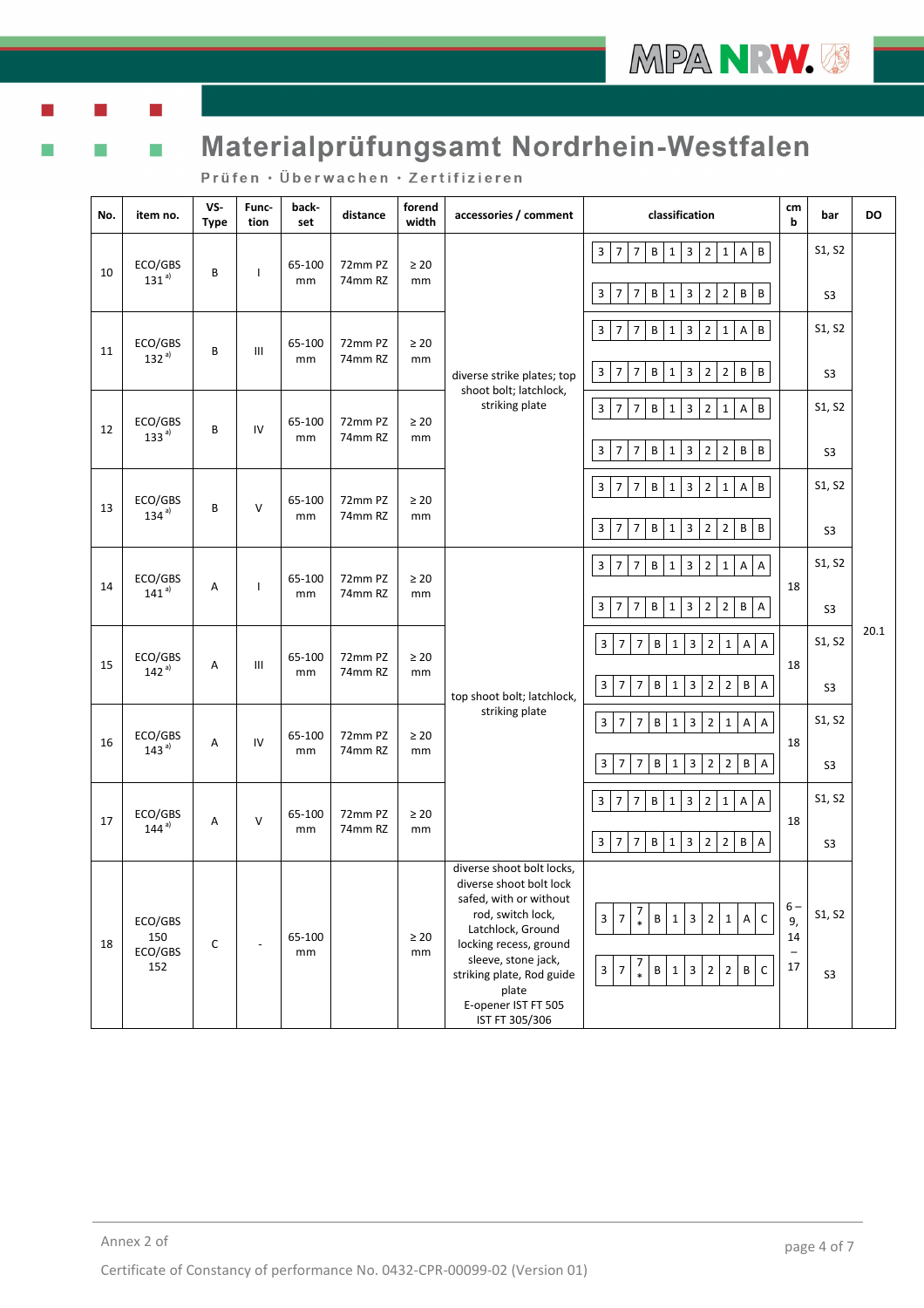

T

Ť.

# Materialprüfungsamt Nordrhein-Westfalen

|  |  | Prüfen • Überwachen • Zertifizieren |  |  |  |  |  |
|--|--|-------------------------------------|--|--|--|--|--|
|  |  |                                     |  |  |  |  |  |

| No. | item no.                       | VS-<br><b>Type</b> | Func-<br>tion | back-<br>set | distance           | forend<br>width | accessories / comment                                                                        | classification                                                                                                                                                                                                                                                                                                                                   | cmb | bar                      | <b>DO</b> |
|-----|--------------------------------|--------------------|---------------|--------------|--------------------|-----------------|----------------------------------------------------------------------------------------------|--------------------------------------------------------------------------------------------------------------------------------------------------------------------------------------------------------------------------------------------------------------------------------------------------------------------------------------------------|-----|--------------------------|-----------|
| 19  | ECO/GBS<br>$181^{a}$           | B                  | -1            | 60/100<br>mm |                    | $\geq 20$<br>mm | diverse strike plates;                                                                       | $\overline{B}$<br>$\overline{3}$<br>$\overline{7}$<br>B<br>$\overline{\mathbf{3}}$<br>2 <sup>1</sup><br>$\overline{7}$<br>1<br>$1\vert$<br>$\mathsf{A}$<br>3 <sup>1</sup><br>$\overline{7}$<br>B<br>$\overline{3}$<br>B<br>$\overline{7}$<br>$\overline{2}$<br>2 <sup>1</sup><br>B<br>$\mathbf{1}$                                               |     | S1, S2<br>S <sub>3</sub> |           |
| 20  | ECO/GBS<br>$182$ <sup>a)</sup> | B                  | III           | 60/100<br>mm |                    | $\geq 20$<br>mm | diverse strike plates for<br>electric strike                                                 | 3 <sup>1</sup><br>$\,$ B<br>$\overline{7}$<br>$\, {\bf B}$<br>$\overline{3}$<br>$\overline{7}$<br>$\overline{2}$<br>$\overline{A}$<br>$\mathbf{1}$<br>$1\vert$<br>$\overline{3}$<br>$\mathsf B$<br>3<br>$\overline{7}$<br>$\overline{7}$<br>B<br>$\overline{2}$<br>2 <sup>1</sup><br>$\mathsf B$<br>$\mathbf{1}$                                 |     | S1, S2<br>S <sub>3</sub> |           |
| 21  | ECO/GBS<br>$191^{a}$           | B                  | п             | 65-100<br>mm | 72mm PZ<br>74mm RZ | $\geq 20$<br>mm |                                                                                              | $\overline{B}$<br>$\overline{3}$<br>$\overline{7}$<br>B<br>$\overline{3}$<br>2 <sup>1</sup><br>$\overline{7}$<br>$\mathbf{1}$<br>$1 \mid$<br>$\overline{A}$<br>$\overline{3}$<br>$\mathsf{B}$<br>$\overline{\mathbf{3}}$<br>$2^{\circ}$<br>$\, {\bf B} \,$<br>$\, {\sf B}$<br>$\overline{7}$<br>$\overline{7}$<br>$\mathbf{1}$<br>2 <sup>1</sup> |     | S1, S2<br>S <sub>3</sub> | 20.1      |
| 22  | ECO/GBS<br>$192^{a}$           | B                  | III           | 65-100<br>mm | 72mm PZ<br>74mm RZ | $\geq 20$<br>mm | ECO/GBS 198<br><b>Addition latchlock</b><br>ECO/GBS 199<br><b>Addition latchlock</b>         | $\,$ B<br>$\overline{3}$<br>$\overline{7}$<br>$\, {\bf B}$<br>3<br>$\overline{2}$<br>$\overline{7}$<br>$\mathbf{1}$<br>$1 \mid$<br>$\overline{A}$<br>$\, {\bf B}$<br>$\overline{3}$<br>$\overline{3}$<br>$\overline{2}$<br>$\, {\bf B}$<br>$\overline{7}$<br>$\overline{7}$<br>B<br>$2^{\circ}$<br>$\mathbf{1}$                                  |     | S1, S2<br>S <sub>3</sub> |           |
| 23  | ECO/GBS<br>193 <sup>al</sup>   | B                  | IV            | 65-100<br>mm | 72mm PZ<br>74mm RZ | $\geq 20$<br>mm | operated by handle<br>diverse strike plates;<br>diverse strike plates for<br>electric strike | 3 <sup>1</sup><br>$\, {\sf B}$<br>$\overline{7}$<br>$\mathsf{B}$<br>$\overline{3}$<br>2 <sup>1</sup><br>$\overline{7}$<br>$\mathbf{1}$<br>$1\vert$<br>$\overline{A}$<br>3 <sup>1</sup><br>$\overline{3}$<br>$\overline{7}$<br>$\overline{7}$<br>$\mathsf B$<br>$\overline{2}$<br>$\mathsf B$<br>$\,$ B<br>$\mathbf{1}$<br>2 <sup>1</sup>         |     | S1, S2<br>S <sub>3</sub> |           |
| 24  | ECO/GBS<br>$194^{a}$           | B                  | $\mathsf{V}$  | 65-100<br>mm | 72mm PZ<br>74mm RZ | $\geq 20$<br>mm |                                                                                              | $\overline{2}$<br>$\,$ B<br>$\overline{3}$<br>7 <sup>1</sup><br>$7\overline{ }$<br>$\, {\bf B}$<br>$\overline{\mathbf{3}}$<br>$\mathbf{1}$<br>$\mathsf{A}$<br>$\mathbf{1}$<br>$\overline{\mathbf{3}}$<br>$\overline{3}$<br>$\overline{2}$<br>$\overline{2}$<br>7 <sup>1</sup><br>$\overline{7}$<br>B<br>$\mathsf{B}$<br>B<br>$\mathbf{1}$        |     | S1, S2<br>S <sub>3</sub> |           |

**Max. door leaf weight: 300 kg Max. door leaf width: 4500 mm Max door leaf height:**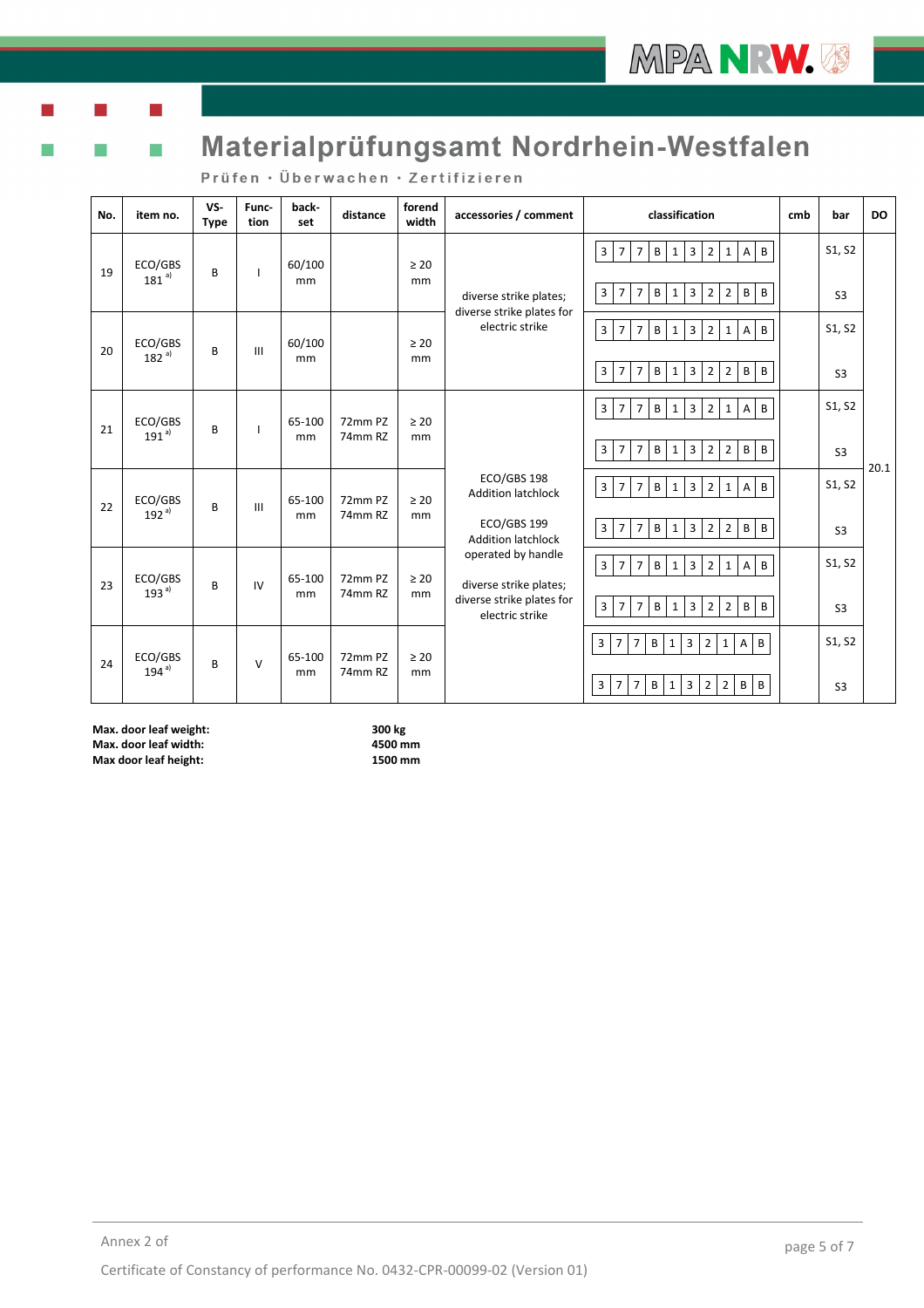

## ř.

# Materialprüfungsamt Nordrhein-Westfalen

Prüfen · Überwachen · Zertifizieren

#### **Legend**

| VS-type A     | Lock for single and double leaf doors.                                                                                                                                                                                                                                                                                                                                                                                                                             |
|---------------|--------------------------------------------------------------------------------------------------------------------------------------------------------------------------------------------------------------------------------------------------------------------------------------------------------------------------------------------------------------------------------------------------------------------------------------------------------------------|
| VS-type B     | Lock for outside opening single leaf doors.                                                                                                                                                                                                                                                                                                                                                                                                                        |
| VS-type C     | Lock for inactive leaves in a double leaf door.                                                                                                                                                                                                                                                                                                                                                                                                                    |
| $^*)$         | With Type C locks - locks intended exclusively for the inactive leaf of double-leaf doors - only 20.000 test cycles were conducted<br>as proof of Class 7 lasting functionability (2nd mark) in accordance with EN 1125.                                                                                                                                                                                                                                           |
| a)            | With lock cylinders (PZ/RZ) as standard or half cylinder locks, the escape door function of the lock is only guaranteed when the<br>key is removed.                                                                                                                                                                                                                                                                                                                |
| b)            | All lock cylinder designs have no influence on the perfect escape door function (as a special function if desired).                                                                                                                                                                                                                                                                                                                                                |
| cmb:          | Shows each matching latch for the other door leaf. Only with latches for double-leaf doors.                                                                                                                                                                                                                                                                                                                                                                        |
| bar:          | Shows the pushbar/tpuchbar with which the latches can be fitted.                                                                                                                                                                                                                                                                                                                                                                                                   |
| Function I:   | One-piece spindle hub, constantly active escape door function.<br>It is always possible to use the handle on the inside to open the door. The door can only be opened from the outside using the<br>key in the track cylinder core.                                                                                                                                                                                                                                |
| Function III: | Split spindle hub, constantly active escape door function from the inside.<br>It is always possible to use the handle on the inside to open the door. The handle on the outside is either permanently engaged or<br>permanently disengaged using the key. The latch can only be operated from the outside by the key. Once the handle on the<br>inside has been used to open the door, the door can also be opened from the outside until it is relocked manually. |
| Function IV:  | Split spindle hub, constantly active escape door function from the inside.<br>It is always possible to use the handle on the inside to open the door. The handle on the outside is either permanently engaged or<br>permanently disengaged using the key. The latch can only be operated from the outside by the key. Once the handle on the<br>inside has been used to open the door, it cannot be opened by the handle on the outside either.                    |
| Function V:   | Split spindle hub, constantly active escape door function from the inside.<br>It is always possible to use the handle on the inside to open the door. In the default position, the fitting on the outside is<br>disengaged. It can only be engaged by turning the key to a certain position. Once the key has been removed, the outside fitting is<br>disengaged once again.                                                                                       |
| Remark:       | In agreement with the terms of the German building regulation legislation, a lock of VS-type B according to<br>DIN EN 1125 (lock for single leaf doors) can be used also in the active leaf of a double leaf door, if:<br>the inactive leaf catch is secured against maloperation, and<br>a)<br>b)<br>the passage width of the active leaf is sufficient as escape route width.                                                                                    |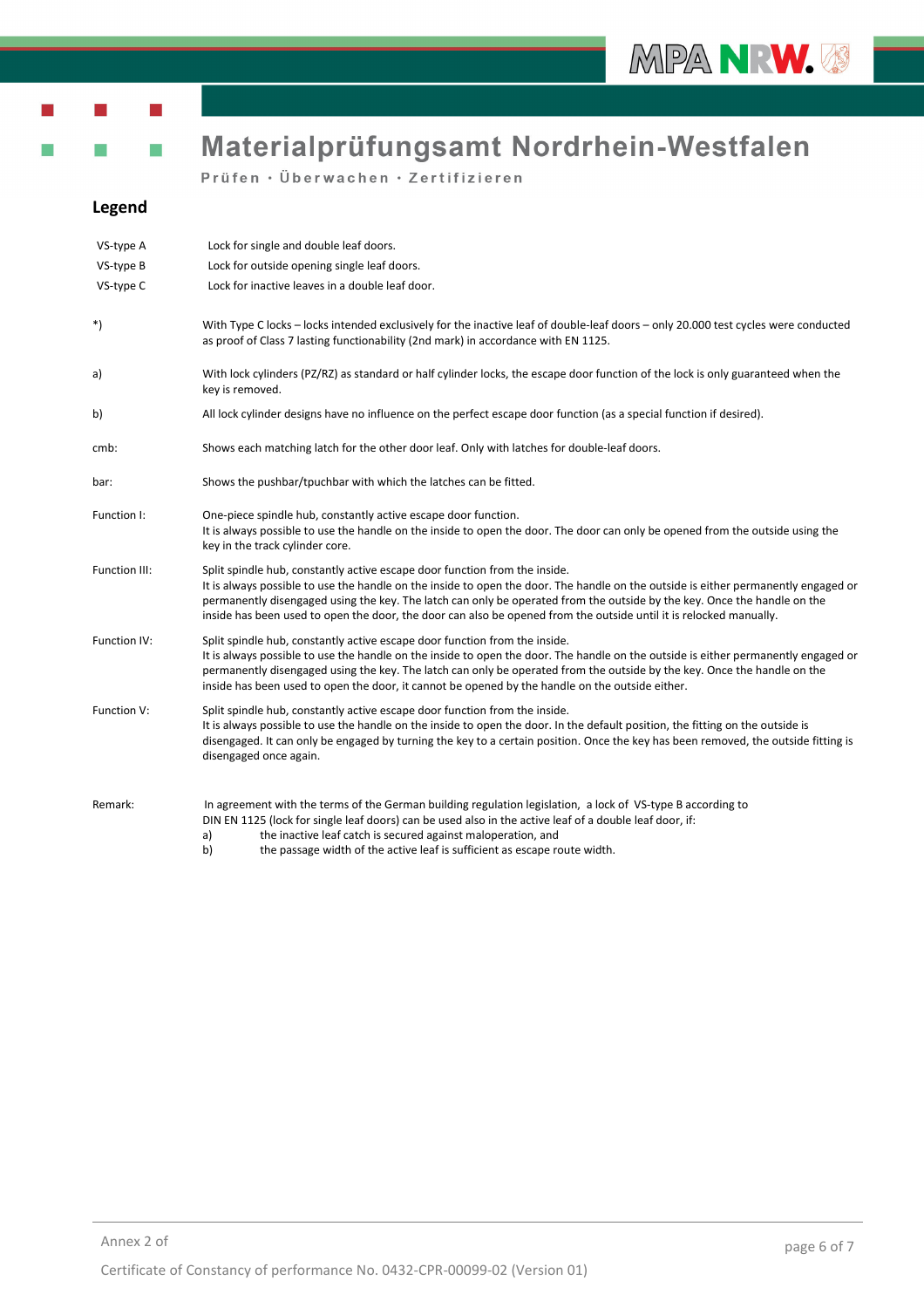

Ħ

# Materialprüfungsamt Nordrhein-Westfalen

Prüfen · Überwachen · Zertifizieren

#### **Bars**

Ť.

| no.            | item no.                         | type            | code  | distance                          | barlength      | tube                         | leverarm                             | covercap                                      |
|----------------|----------------------------------|-----------------|-------|-----------------------------------|----------------|------------------------------|--------------------------------------|-----------------------------------------------|
| S <sub>1</sub> | ECO EPN 900 III,<br>$45^{\circ}$ | $A = push bar$  | 30.03 | PZ 72 mm<br><b>RZ 74 mm</b><br>UG | $<$ 1350 mm    | stainless<br>steel,<br>steel | stainless<br>steel,<br>steel         | stainless steel,<br>plastic                   |
| S <sub>2</sub> | ECO EPN 900 IV,<br>$45^\circ$    | $A = push bar$  | 20.1  | PZ 72 mm<br><b>RZ 74 mm</b><br>UG | $<$ 1350 mm    | stainless<br>steel,<br>steel | stainless<br>steel,<br>die-cast zinc | stainless steel,<br>plastic, die-cast<br>zinc |
| S <sub>3</sub> | EPN 2000 II                      | $B =$ touch bar | 2.17  | PZ 72 mm,<br><b>RZ 74 mm</b>      | $\leq$ 1350 mm | <b>Stainless</b><br>steel    | Stainless steel                      | Stainless steel                               |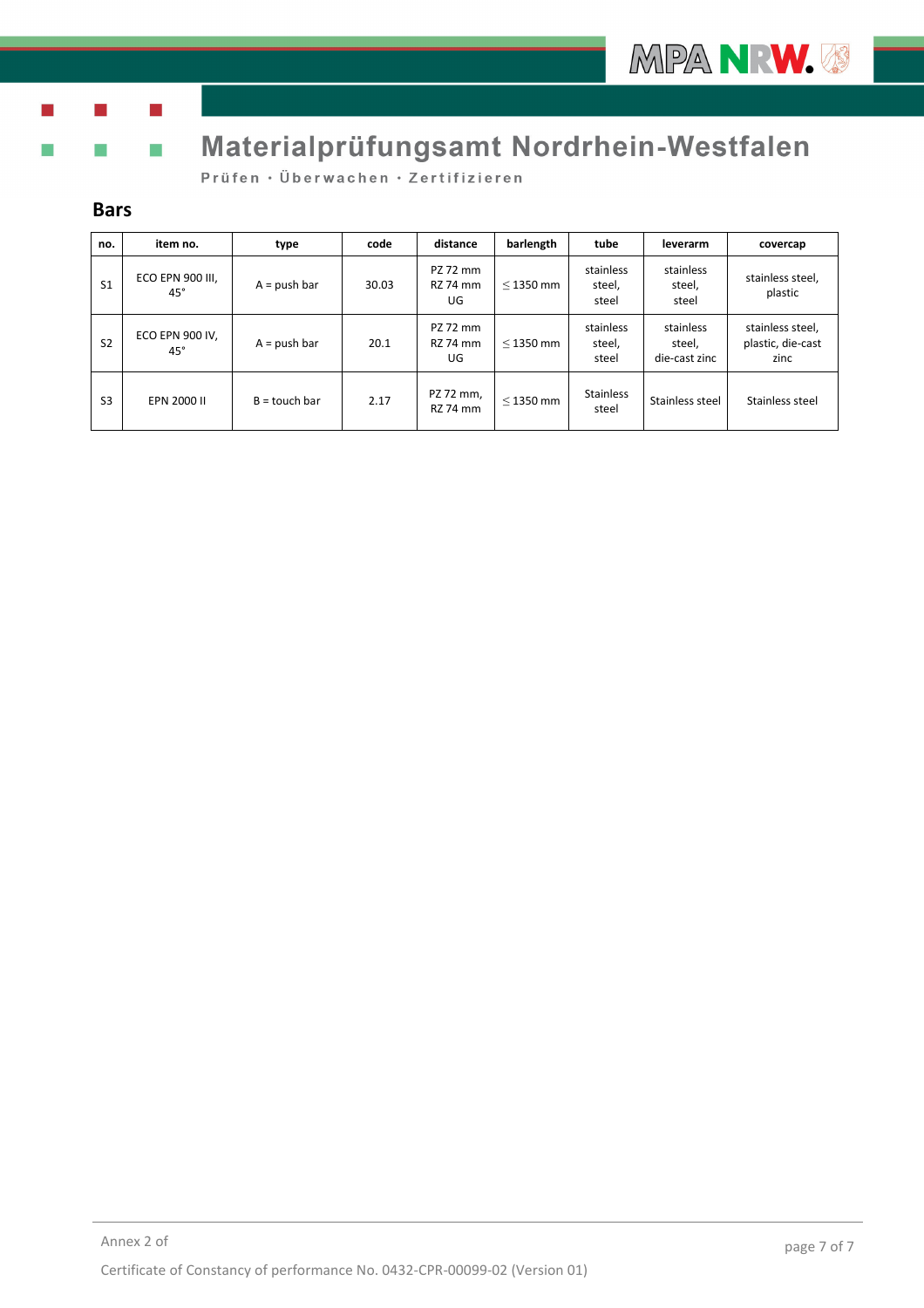

# Materialprüfungsamt Nordrhein-Westfalen

Prüfen · Überwachen · Zertifizieren

## **ECO panic exit devices**

## **Alternative- & special – equipment**

#### **1. Outside door handle**

Door handles according to DIN 18273 with valid confirmity certifcate can be used as outside door handle.

For the locks with bar combination S1 - S3 the following electronic lever handles can be use:

• Model SALTO XS4 referred to P-120003012 of Fa. SALTO Systems S.L. can be used as outside door handle. Those door handles must have the code DO 20.52.

For the locks with bar combination S2 the following electronic lever handles can be use:

• Model "CES OMEGA FLEX ILS" referred to P-120004824 of Fa. C.Ed. Schulte GmbH.

#### **2. Escape route security**

There are no safety concernings by using GFS-door guard "GfS-Tag-Alarm" with the panic exit devices.

Manufactorer: GfS Gesellschaft für Sicherheitstechnik mbH Tempowerkring 15 21079 Hamburg